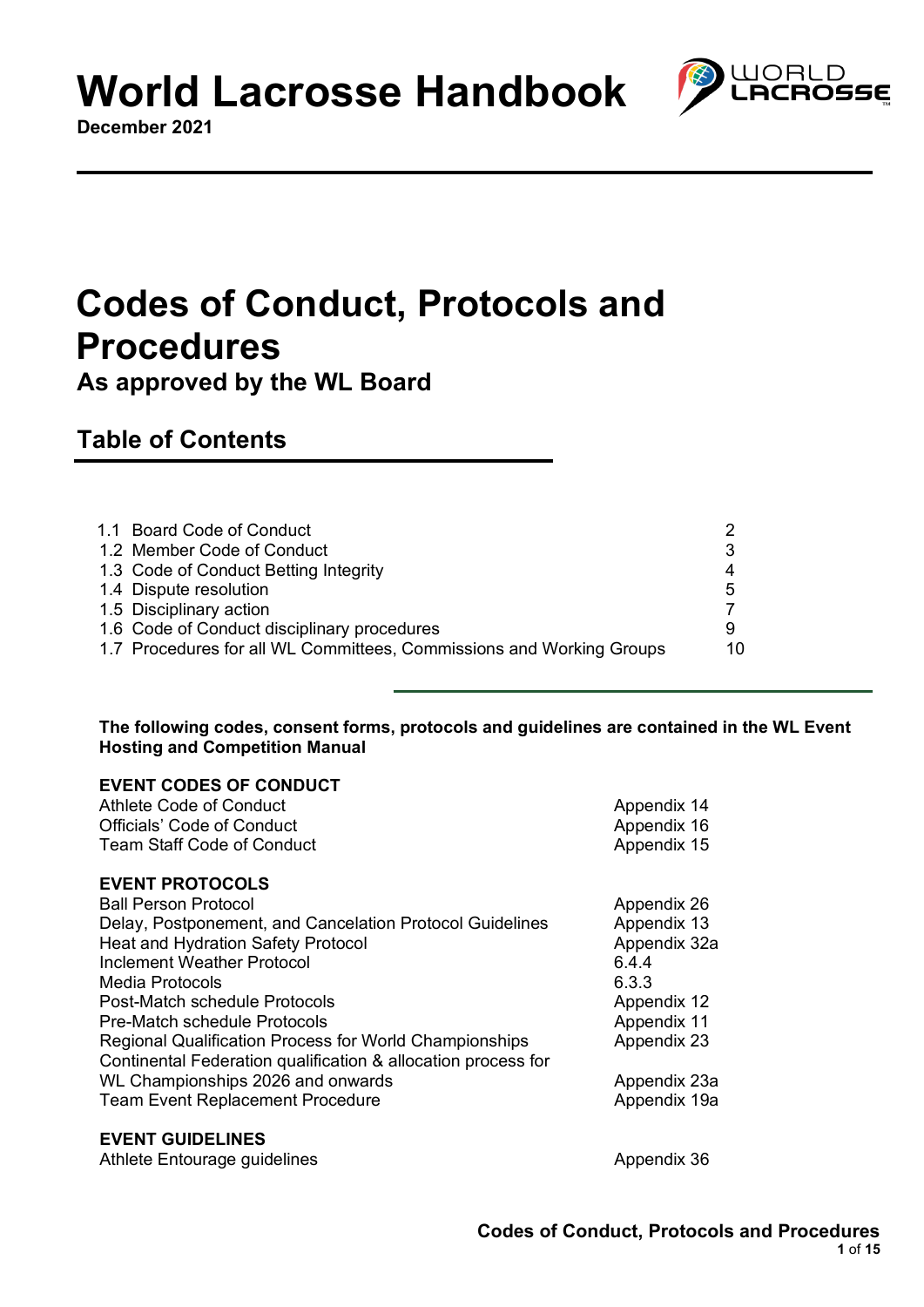

**December 2021**

### **1.1 Board Code of Conduct**

- 1.1.1 **Duties and responsibilities**: The World Lacrosse Board shall familiarise themselves with the contents of the Code and should act in accordance with the principles set out.
- 1.1.2 The Board of World Lacrosse has a duty to discharge public functions reasonably and according to the law, and recognize ethical standards governing particular professions.
- 1.1.3 **Accountability**: The Board shall be aware of their accountability to the Board of World Lacrosse and to the membership; their accountability to financial stakeholders and other major sources of external funding; and the requirement of financial honesty and integrity.
- 1.1.4 **Conflicts of interest**: Board members will abide by the terms and conditions of all policies and procedures of World Lacrosse (including the Conflict of Interest Policy). They will not misuse their position or information acquired in their official duties to further their private interests or those of others. The Board and Committee Chairs will ensure that any possible conflicts of interest are identified and disclosed at an early stage and that appropriate action is taken to resolve them.
- 1.1.5 **Integrity**: The World Lacrosse Board members will not use their official position to receive, agree to accept or attempt to obtain any payment or other consideration for doing, or not doing, anything or showing favour, or disfavour, to any person. They should not receive benefits of any kind from a third party which might reasonably be seen to compromise their personal judgment and integrity. Each Board member shall file an annual statement to disclose any potential conflicts of interest as well as reaffirmation of their compliance with the Code of Conduct.

#### 1.1.6 **Personal interest**

- 1.1.6.1 The integrity of the Board must be beyond suspicion. Accordingly, if any member of the Board has to deal in an official capacity with any matter in which they have a private interest, however slight and of whatever character, it is the Board member's duty to disclose all the facts to the Board.
- 1.1.6.2 Members of the Board having a direct or indirect financial interest, such as a family connection, in any item of business of World Lacrosse shall disclose the fact to the Board and shall not take part in any item of business in which they have a financial interest.
- 1.1.6.3 Members of the Board will not be disqualified from conducting an item of business in which the financial interest is so remote or insignificant that it cannot be reasonably regarded as to possibly influence the individual.
- 1.1.7 **Relations with the public and member National Governing Bodies (NGBs)**: Members of the Board who deal with the affairs of the public should do so sympathetically, efficiently, promptly and without bias or maladministration. They should offer the public the highest standards of conduct and service.
- 1.1.8 **Use of resources**: The Board will endeavour to ensure the proper, economical, effective and efficient use of resources.
- 1.1.9 **Behaviour**: Board behaviour should be above reproach or criticism and harassment will not be permitted.
- 1.1.10 **Concerns about improper conduct**: If a member of the Board believes that they are being required to act in a way which: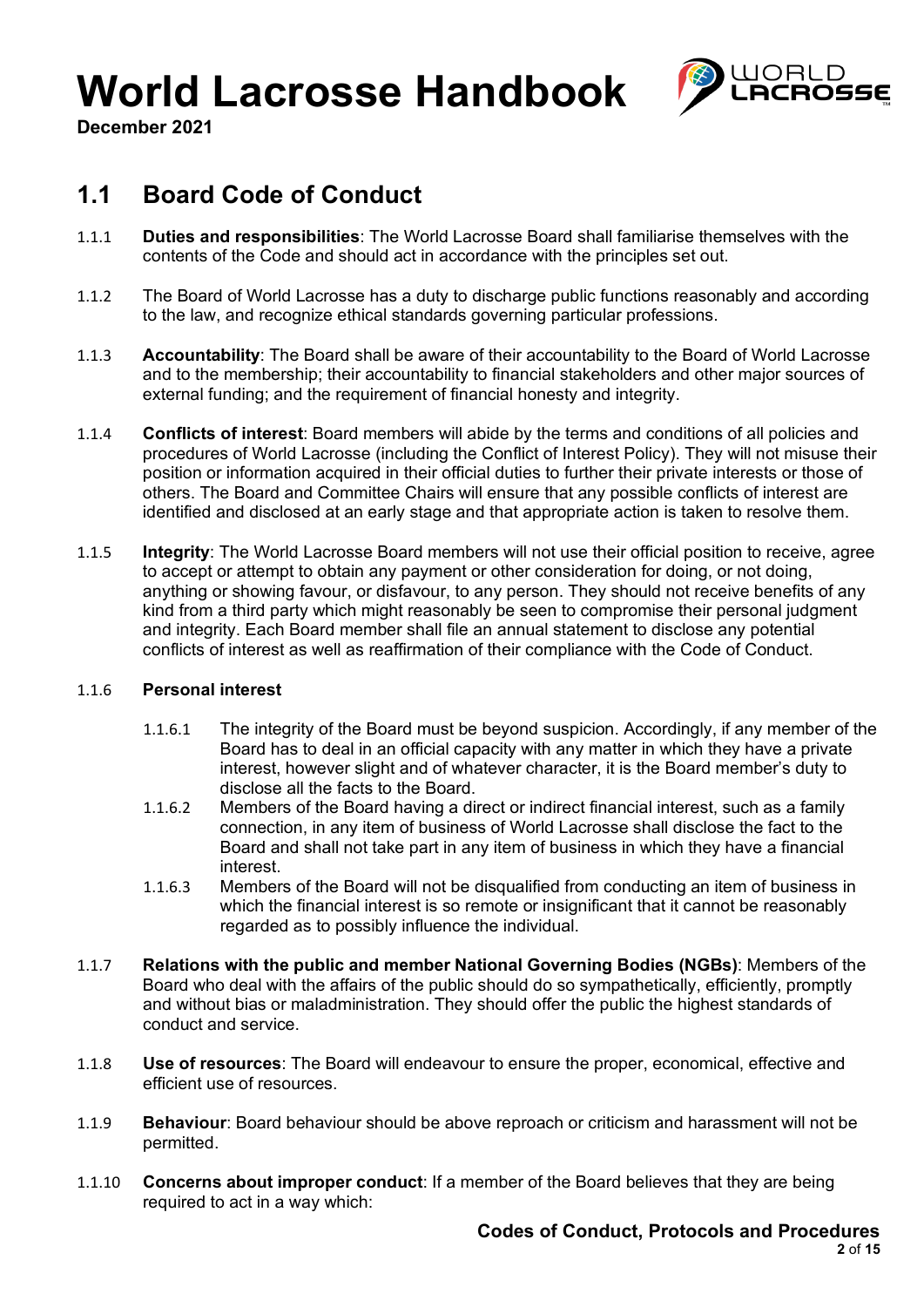

**December 2021**

- is illegal, improper, or unethical;
- is in breach of a professional code;
- may involve possible maladministration, fraud or misuse of public funds or;
- is otherwise inconsistent with this Code;

they should raise the matter with the Board.

- 1.1.11 Members of the Board should also draw attention to cases where there is evidence of criminal or unlawful activity by others and may also report cases where they believe there is evidence of irregular or improper behaviour elsewhere in the organisation, but where they have not been personally involved, or if they are required to act in a way which, for them, raises a fundamental issue of conscience.
- 1.1.12 **Meetings of the Board:** Board meetings must be conducted in a professional manner where all present have the opportunity to express their views, without interruption, with these being given due respect. Attention must be given to the Chair without side conversations taking place. Debate should take place in an orderly manner with each having the opportunity to speak but avoiding repetition.
	- 1.1.12.1 The President will preside as chair at all meetings of the Board (be this face to face or virtual). In their absence or if unwilling to act, the Vice-President will act as Chair and if the Vice President is absent or unwilling to act, another Board member will act as chair subject to agreement of the Board on a show of hands.
	- 1.1.12.2 No resolution will be put to a vote at a meeting of the Board unless a quorum of Members (as defined in the Constitution) is present at the time it is so put.
	- 1.1.12.3 At any meeting of the Board a resolution put to vote shall be decided on a show of hands unless, before the show of hands, a poll is demanded by the chair or by at least two Board members.
	- 1.1.12.4 In the event of a tied vote the chair will have an additional casting vote.

### **1.2 World Lacrosse Member Code of Conduct**

- 1.2.1 Every Full Member, Associate Member and Allied Organization may be asked to provide a report when requested by the WL Board.
- 1.2.2 Participation in WL meetings is contingent on:
	- 1.2.2.1 Participation in relevant World Events subject to pre-qualification as agreed by the GA from time to time, being the host, or through Regional Qualifiers.
	- 1.2.2.2 Payment of all financial obligations established by WL, including:
		- Membership Subscriptions, including to the relevant Continental Federation
		- Event participation and hosting fees
		- Other fees as agreed by the GA
- 1.2.3 **WL Member Rights**: Full Members have the following rights:
	- 1.2.3.1 To take part in the General Assembly
	- 1.2.3.2 To submit proposals for inclusion in the agenda of the General Assembly
	- 1.2.3.3 To nominate candidates for WL Board and Committee Chair positions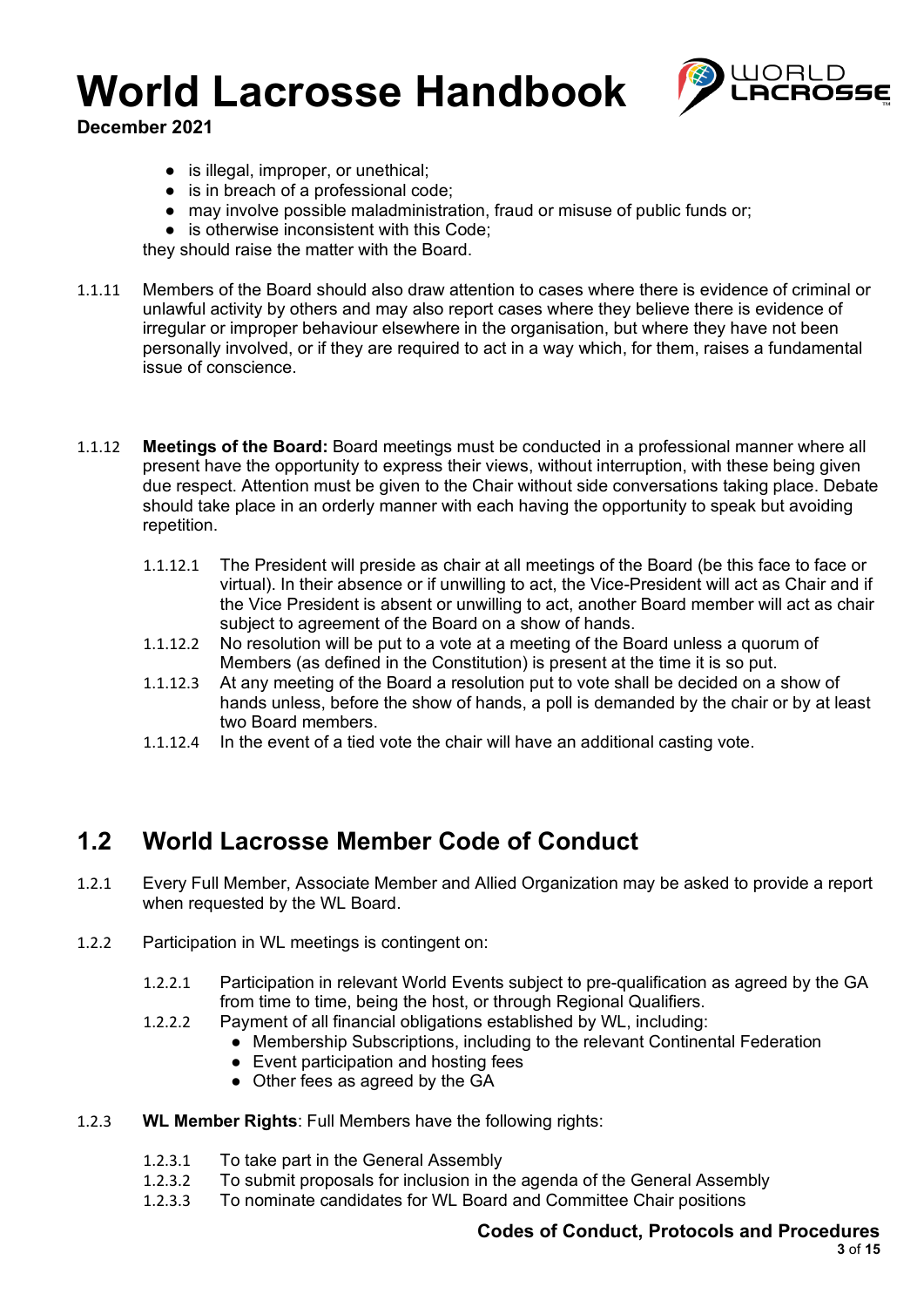

**December 2021**

- 1.2.3.4 To participate in WL World events subject to pre-qualification from the previous event, being the host, or through Regional Qualifiers.
- 1.2.3.5 To participate in relevant development programs
- 1.2.3.6 To exercise all other rights arising from the WL Governing documents
- 1.2.4 The exercise of these rights is subject to other provisions in this Constitution and other applicable governing documents.
- 1.2.5 **WL Member Obligations**: Members have the following obligations:
	- 1.2.5.1 To comply with the WL Constitution, Bylaws, Policies and Playing Rules of the respective games
	- 1.2.5.2 To comply with directives and decisions made by the General Assembly
	- 1.2.5.3 To pay membership subscriptions and other fees as invoiced in accord with the Constitution, Bylaws and Policies
	- 1.2.5.4 To provide a timely response to all communications including requests for information and responses to postal votes
	- 1.2.5.5 To abide by the agreed Anti-Doping regulations and ensure that the domestic regulations are consistent with the World Anti-Doping Code
	- 1.2.5.6 To ensure that members own regulations (Constitution, Articles, and Statutes etc.) are complied with.
	- 1.2.5.7 To respect the Playing Rules of the Games
- 1.2.6 **WL Member Expectations**: Members expectations are:
	- 1.2.6.1 To determine their own office- holders by democratic elections, ensuring at all times an adequate minimum representation of each gender within its governance structure.
	- 1.2.6.2 Must be solvent
	- 1.2.6.3 To manage their own affairs autonomously and without interference from bodies outside of the Olympic movement.

### **1.3 Code of Conduct Betting Integrity**

- 1.3.1 This Code of Conduct on sports betting integrity for athletes, officials and event participants sets out the guiding principles for all athletes and officials on the issues surrounding the integrity of sport and betting.
- 1.3.2 Guiding Principles:
	- Be Smart: know the rules
	- Be Safe: never bet on your sport
	- Be Careful: never share sensitive information
	- Be Clean: never fix an event
	- Be Open: tell someone if you are approached
- 1.3.3 **Be Smart: know the rules**: Find out the sports betting integrity rules of your international federation and your National Governing Body (NGB), Club and team competition and your country's laws before the start of each sporting season so that you are aware of the sport's most recent position regarding betting. Many sports and countries either have or are developing regulations on sports betting and you need to be aware of these – even if you don't bet. If you break the rules you risk severe punishments including a potential lifetime ban from the sport and even being subject to a criminal investigation.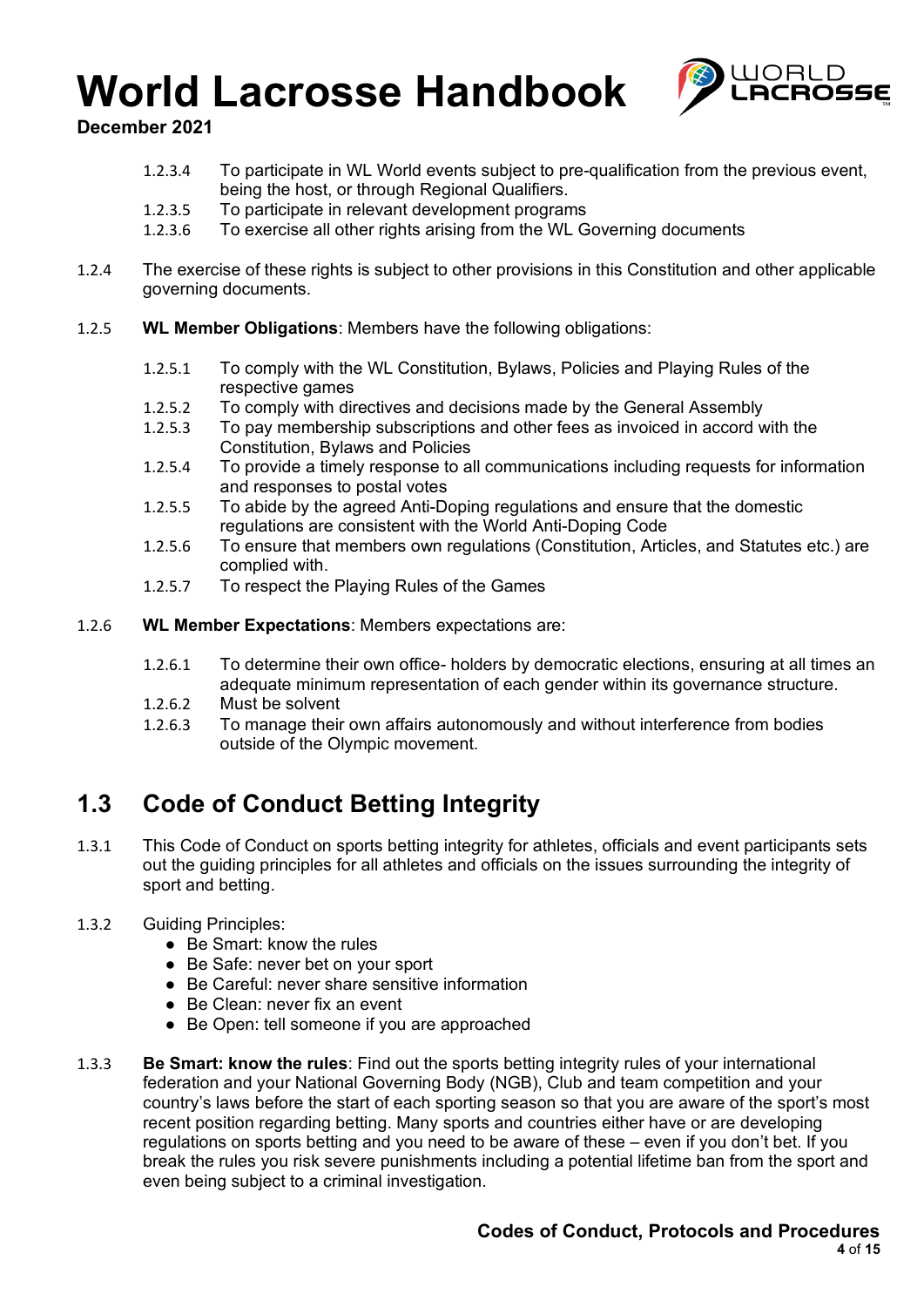

**December 2021**

- 1.3.4 **Be Safe: never bet on the sport**: Never bet on yourself, your opponent or the sport. If you, or anyone in your entourage (coach, partner, family members etc.), bet on yourself, your opponent or the sport you risk being severely sanctioned. It is best to play safe and never bet on any events within the sport including:
	- Never betting or gambling on your own matches or any competitions in the sport (including betting on yourself or your team to win, lose or draw as well as any of the different sidebets);
	- Never instructing, encouraging or facilitating any other party to bet on sports you are participating in;
	- Never ensuring the occurrence of a particular incident, which is the subject of a bet and for which you expect to receive or have received any reward;
	- Never giving or receiving any gift, payment or other benefit in circumstances that might reasonably be expected to bring you or the sport into disrepute.
- 1.3.5 **Be Careful: never share sensitive information**: As an athlete you will have access to information that is not available to the general public, such as knowing that your star player is injured or that the coach is putting out a weakened side. This is considered sensitive, privileged or inside information. This information could be sought by people who would then use that knowledge to secure an unfair advantage and to make a financial gain. There is nothing wrong with you having sensitive information; it is what you do with it that matters. Most athletes know that they should not discuss important information with anyone outside of their parent body or coaching staff (with or without reward) where the athlete might reasonably be expected to know that its disclosure could be used in relation to betting.
- 1.3.6 **Be Clean: never fix an event**: Play fairly, honestly and never fix an event or part of an event. Whatever the reason, do not make any attempt to adversely influence the natural course of a sporting event or part of an event. Sporting competitions must always be an honest test of skill and ability and the results must remain uncertain. Fixing an event, or part of an event goes against the rules and ethics of sport and when caught, you may receive a criminal prosecution and a lifetime ban from your sport. Do not put yourself at risk by following these simple principles:
	- Always perform to the best of your abilities.
	- Never accept to fix a match. Say no immediately. Do not let yourself be manipulated unscrupulous individuals might try to develop a relationship with you built on favors or fears that they will then try to exploit for their benefit in possibly fixing an event. This can include the offer of gifts, money and support.
	- Avoid addictions or running up debts as this may be a trigger for unscrupulous individuals to target you to fix competitions. Get help before things get out of control.
- 1.3.7 **Be Open: tell someone if you are approached:** If you hear something suspicious or if anyone approaches you to ask about fixing any part of a match then you should tell your player association, federation or someone you trust straight away. If someone offers you money or favors for sensitive information, then you should also tell your federation or player association. Any threats or suspicions of corrupt behavior should always be reported. The police and national laws are there to protect you. Your club, federation or player association will help.

### **1.4 Dispute Resolution**

- 1.4.1 **Dispute Between Members**: Member dispute resolution is currently within the remit of the Vice President (VP) and as such all communication on these matters is with the VP.
- 1.4.2 Disputes between members, excluding disputes regarding anti-doping matters, which are governed by the WL Anti-Doping policy, may be referred to the WL Board for resolution by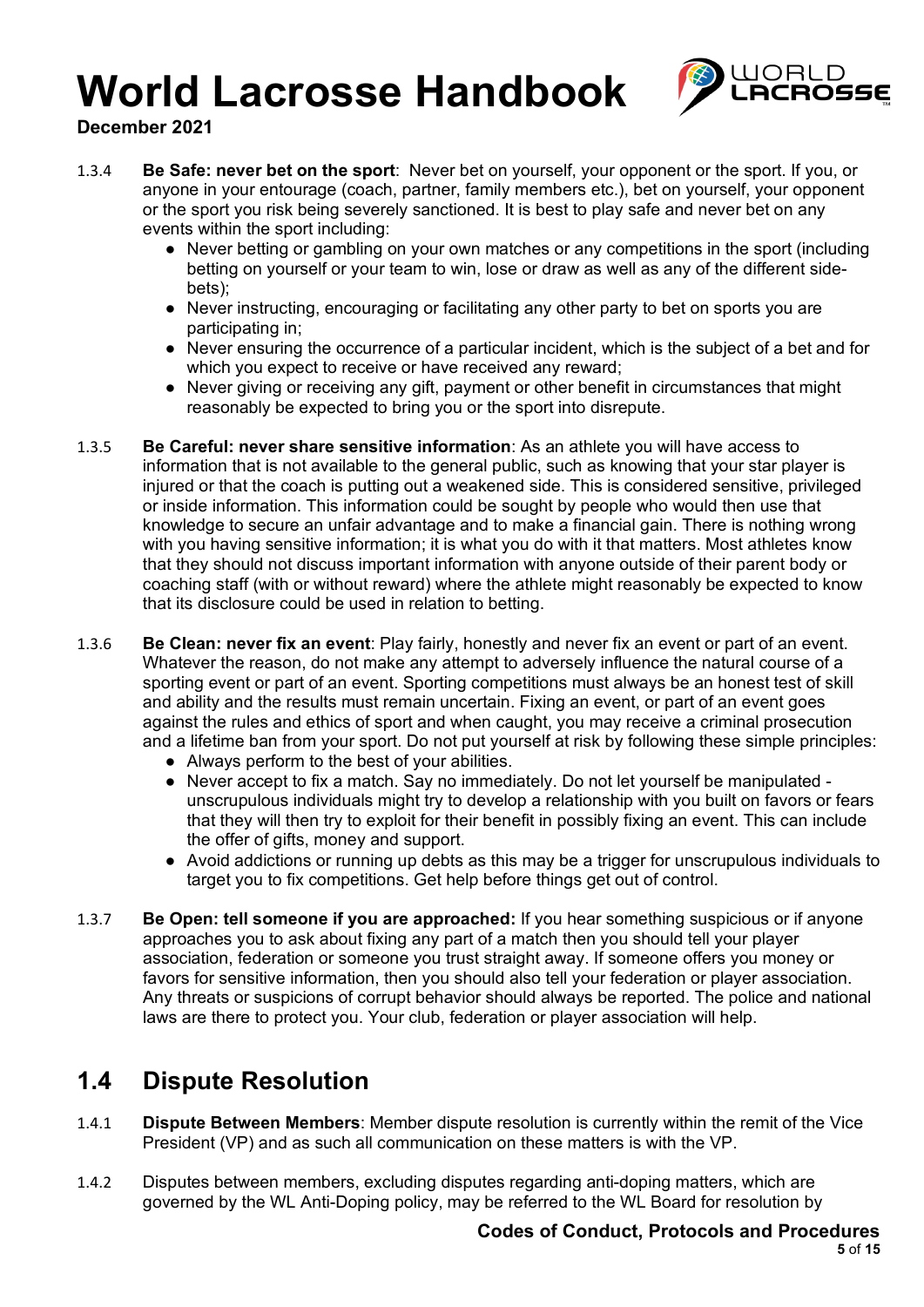

#### **December 2021**

submitting written notification of a dispute to the VP. If the VP is from one of the countries involved, then the President shall take on this responsibility.

- 1.4.3 The VP will contact the parties involved to confirm the allegations and / or circumstances of the dispute. If the VP determines that allegations and / or circumstances warrant WL facilitation, the VP will attempt to broker a solution to the dispute
- 1.4.4 If the VP cannot resolve the dispute, the VP will notify the Board of the request for dispute resolution and refer the matter within four (4) weeks to a hearing panel of three (3) Board members who do not originate from the Member countries involved in the dispute. The hearing panel will be endorsed by the full Board and may include the VP.
- 1.4.5 The hearing panel will consider the matter, conduct an investigation that will include testimony from the parties involved in the dispute and provide, within a period of four (4) weeks, a decision that is consistent with the WL Constitution, Bylaws and Playing Rules of the respective Games of Lacrosse.
- 1.4.6 The VP will then advise the Board and the parties involved in the dispute of the hearing panel's decision which shall be binding on all parties and not subject to appeal.
- 1.4.7 Any costs required to facilitate the solution to the dispute between Members will be borne by the Member filing the dispute.
- 1.4.8 **Disputes Between a Member and the World Lacrosse Board**: As noted in section 1.5.9 of the Bylaws, the Board will have and may exercise all the powers and authority of the GA, in between meetings of the GA, in the management of the Federation except for the areas enumerated in section 1.5.9 of the Bylaws.
- 1.4.9 Decisions of the Board that follow or enforce the WL Constitution, Bylaws, Policies and Playing Rules of the respective Games of Lacrosse currently in place shall not be eligible for appeal to either the Board or the Membership.
- 1.4.10 Decisions by the Board that do not follow or enforce the WL Constitution, Bylaws, Policies and Playing Rules of the respective Games of Lacrosse currently in place are eligible for appeal and may be referred to the WL Board for consideration by submitting a written request for appeal to the VP. The written request for the appeal must include a detailed basis upon which the appeal is being made.
- 1.4.11 Upon receiving a written request for appeal, the VP will notify the Board and refer the matter within four (4) weeks to a hearing panel comprised of three (3) representatives from different WL member countries who are not members of the Board and who do not originate from the Member country involved in the appeal. The hearing panel will be endorsed by the full Board.
- 1.4.12 The VP will not be a member of the hearing panel but will facilitate an appeal hearing, which will include testimony from no more than two (2) representatives from the Member country that filed the appeal and no more than two (2) members of the Board. Following the appeal hearing, the panel will issue a written decision within four (4) weeks, and the VP will then advise the Member country and the Board of the result of the appeal, which will be final within the WL.
- 1.4.13 Any such appeal must be accompanied by a fee of \$250(US) which is returnable if the appeal is successful.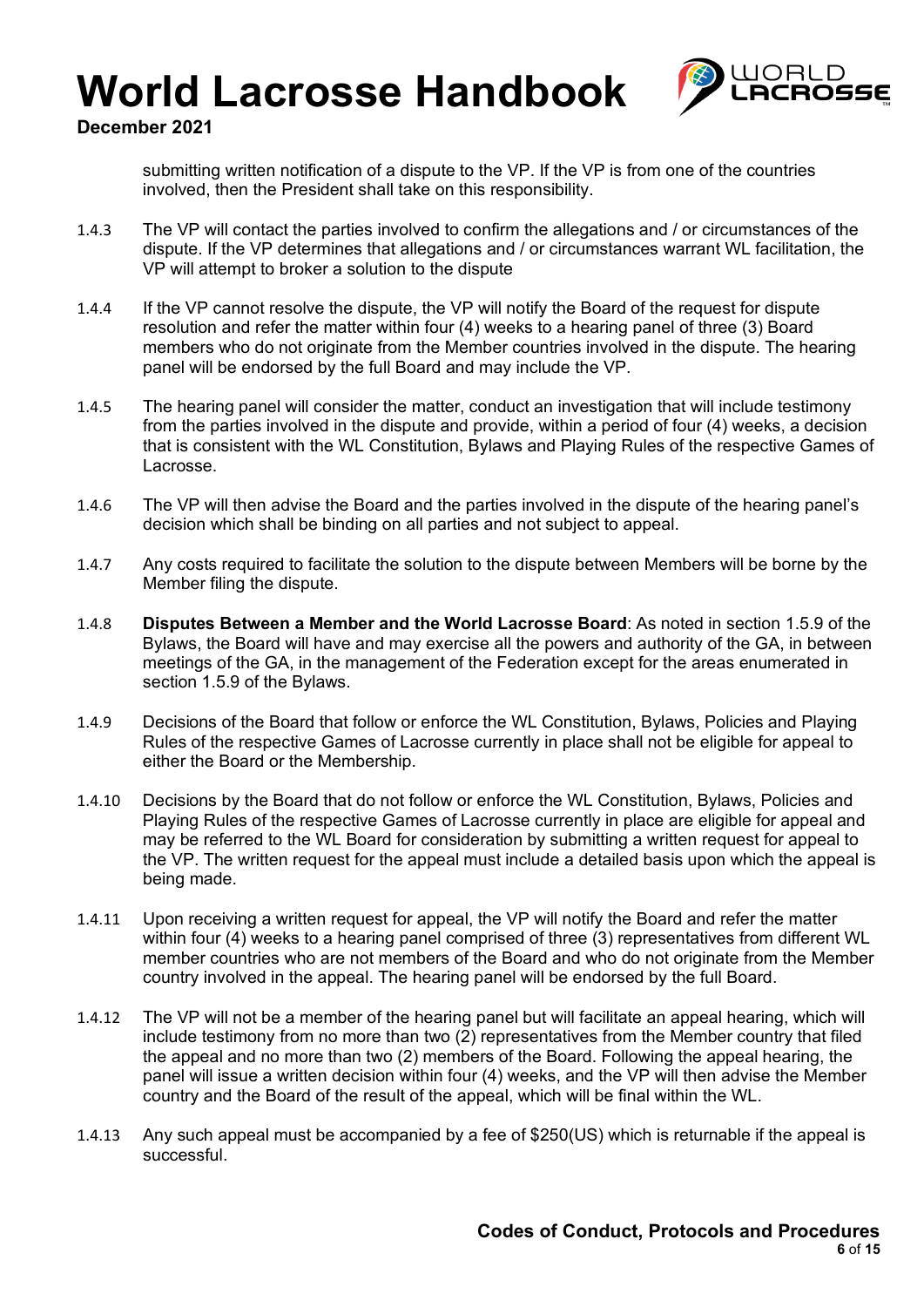

**December 2021**

### **1.5 Disciplinary Action**

- 1.5.1 **Suspension in Exceptional Circumstances**: In addition to the rights of suspension and expulsion under the Constitution, the Board may in its discretion suspend a Member from WL in exceptional circumstances pending determination of a resolution under this clause. For the purposes of this clause "exceptional circumstances" means circumstances in which, after reasonably inquiry, it is considered that WL or any of the Members may suffer damage or detriment as a result of the actions or inactions by the Member who is being considered for suspension under this clause.
- 1.5.2 If any action is imposed under this clause, the WL Designated Board Member (normally the President) will notify the Member concerned of the action in writing and copy this notification to the Board.
- 1.5.3 **Board Resolution**: Subject to the Constitution, the Board may by resolution:
	- 1.5.3.1 As a last step, and with membership approval, expel a Member from WL; or 1.5.3.2 Suspend a Member from membership of WL for a specified period: or
	- Suspend a Member from membership of WL for a specified period; or
	- 1.5.3.3 Impose a fine on a Member; or
	- 1.5.3.4 Impose such other penalty, action or educative process as it sees fit.
- 1.5.4 If the Board considers that the Member has:
	- 1.5.4.1 Breached, failed, refused or neglected to comply with a provision of the WL Constitution, the WL Bylaws or any WL Policy, resolution or determination of the Board; or
	- 1.5.4.2 Acted in a manner unbecoming of a Member or prejudicial to the objects and interests of WL, or another Member; or the sport of lacrosse; or
	- 1.5.4.3 Brought WL, or another Member, or the sport of lacrosse into disrepute.
- 1.5.5 **Notice of Alleged Breach**: Where the Board considers that a Member may have satisfied one or more of the grounds cited in 1.5.4, the Designated Board Member (normally the President), will, as soon as practicable, serve on the Member a notice in writing:
	- 1.5.5.1 Setting out the alleged breach of the Member and the grounds on which it is based;
	- 1.5.5.2 Stating that the Member (personally or by its representative) may address the Board at a meeting to be held not earlier than 7 days and not later than 28 days after service of the notice;
	- 1.5.5.3 Stating the date, place and time of that meeting;
	- 1.5.5.4 Informing the Member that they may do one or more of the following: (a) attend that meeting; (b) provide WL, before the date of that meeting a written statement regarding the alleged breach.
- 1.5.6 **Determination of the Board**: At a meeting of the Board held in accordance with 1.5.5, the Board will:
	- 1.5.6.1 Give to the Member every opportunity to be heard;
	- 1.5.6.2 Give due consideration to any written statement submitted by the Member; and
	- 1.5.6.3 By resolution determine whether the alleged breach occurred.

#### 1.5.7 **Appeal to the Appeals Tribunal**: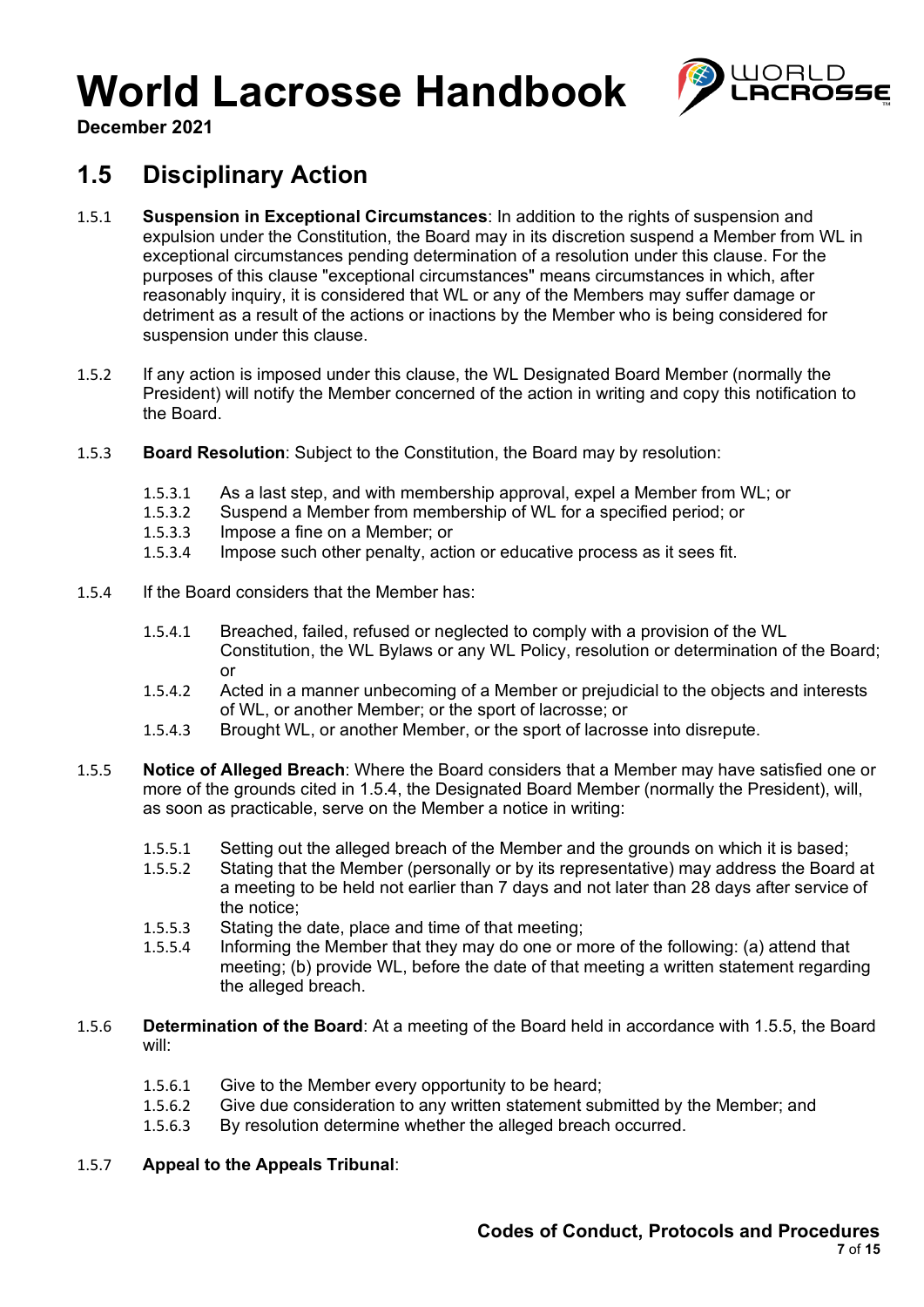

**December 2021**

- 1.5.7.1 If the Board passes a resolution at the meeting held in accordance with this clause, the Member has a right to appeal the decision to the Appeals Tribunal.
- 1.5.7.2 The Member must lodge the appeal with the Designated Board Member (normally the President) within 14 days of the date the resolution is passed. The appeal must specify the grounds of the appeal and be accompanied by an Appeal Fee of USD\$250.
- 1.5.7.3 Where the Designated Board Member (normally the President) receives an appeal under 1.5.7.2, the Board will convene a meeting of the Appeals Tribunal to be held within 30 days of the date on which the Designated Board Member (normally the President) received the appeal.
- 1.5.7.4 Where the Member lodges an appeal to the Appeals Tribunal under this clause, the resolution of the Board does not take effect unless the Appeals Tribunal confirms the resolution in accordance with the clause below.

#### 1.5.8 **Composition of Appeals Tribunal**:

- 1.5.8.1 An Appeals Tribunal of 5 persons will be appointed by the Board for the purpose of adjudication of appeals from Members under the clause above.
- 1.5.8.2 No member of the Appeals Tribunal will be permitted to hold any office on the Board or its appointed sub-committees.
- 1.5.8.3 A minimum of 3 Members of the Appeals Tribunal will constitute a quorum.
- 1.5.8.4 A casual vacancy on the Appeals Tribunal will be filled by the Board appointing a replacement as it sees fit.
- 1.5.8.5 A legal counsel may act as a consultant to the Appeals Tribunal.
- 1.5.9 **Proceedings before Appeals Tribunal**: Proceedings before the Appeals Tribunal will be conducted as follows:
	- 1.5.9.1 The Chair of the Appeals Tribunal will announce the opening of the proceedings, stating the Tribunal's authority, jurisdiction, composition and the nature and purpose(s) of the proceedings.
	- 1.5.9.2 The procedure to be followed at proceedings will be clearly explained by the Appeals Tribunal Chair. The Appeal Tribunal Chair will state who is entitled to be present throughout proceedings during evidence and submissions.
	- 1.5.9.3 The matter(s) which is/are the subject of proceedings will then be read to the person(s) concerned. The body or person reporting the matter(s) and the subjects of the proceeding will be given the opportunity to report the circumstances of those matter(s). The person(s) concerned will be given the opportunity to respond to this report and present evidence/submissions as to their view of the circumstances of those matter(s). Any witnesses called by either the reporting body or the person(s) concerned will be given the opportunity to give evidence or make submissions. Witnesses may be questioned on their evidence. Evidence and/or submissions may be tendered in writing.
	- 1.5.9.4 The Appeal Tribunal will consider the evidence presented. It may adjourn the hearing if considered necessary. No other person will be present or partake in any discussion with the Appeals Tribunal at this time. If the Appeals Tribunal finds the decision of the Board is not proved it will uphold the appeal accordingly. The Appeal fee of USD\$250 will be refunded.
	- 1.5.9.5 If the Appeal Tribunal finds the decision of the Board to be proved, it may impose, in its discretion, an appropriate penalty or penalties (which may confirm, increase or decrease the original penalty), or it may report its findings to the Board with such recommendations as it considers appropriate. The Appeals Tribunal Chair will declare the proceedings closed.
	- 1.5.9.6 If a decision cannot be given immediately after proceedings, the relevant party or parties must be advised of the time and place at which the decision will be given. The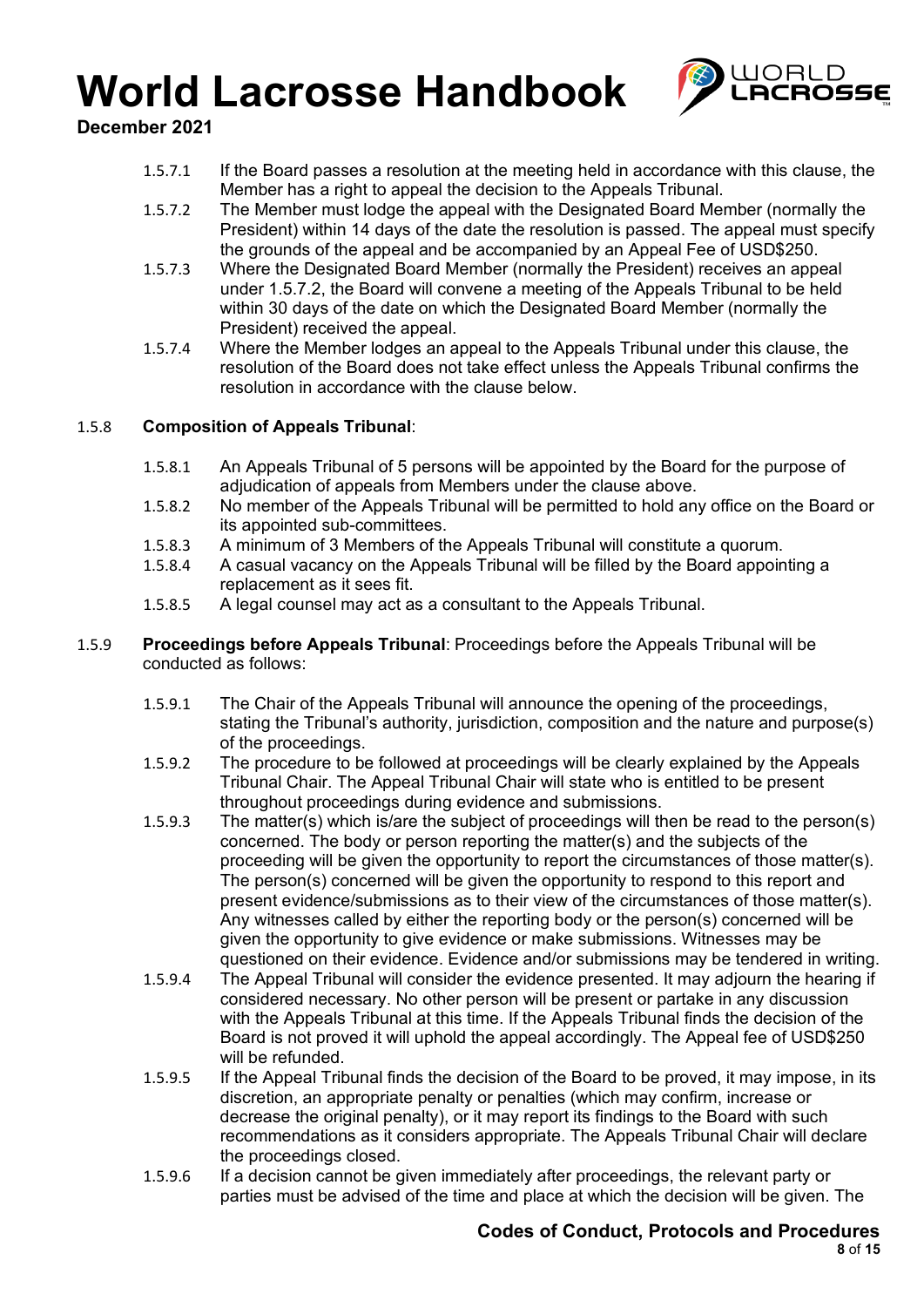

**December 2021**

decision, any penalty and the reasons for the decision will be given in writing and signed by the Appeals Tribunal Chair. Every decision of the Appeals Tribunal will be conveyed in writing to the parties concerned.

- 1.5.10 **Decisions Binding**: Decisions of the Appeals Tribunal will be binding and final upon the Board and the Member. In all instances above the meetings may be held virtually.
- 1.5.11 **Termination of a Director / Board Member's appointment**: Without prejudice to any provision of the prevailing New York State regulations a person shall cease to be a Board member (and/or a director of the Company where appropriate) as soon as:
	- 1.5.11.1 That person ceases to be a director by virtue of any New York State regulation or is otherwise prohibited from being a director by law;
	- 1.5.11.2 A bankruptcy order is made against that person;
	- 1.5.11.3 A statement is made by that person's creditors in relation to that person's debts;
	- 1.5.11.4 A registered medical practitioner who is treating that person gives a written opinion to the WL stating that that person has become physically or mentally incapable of acting as a director and may remain so for more than three months;
	- 1.5.11.5 By reason of that person's mental health, a court makes an order which wholly or partly prevents that person from personally exercising any powers or rights which that person would otherwise have;
	- 1.5.11.6 Unless the Board resolves otherwise, that person will without sufficient reason for more than three consecutive Board meetings have been absent without permission of the Board;
	- 1.5.11.7 An appointed Board member is requested to resign by a majority of the Board;
	- 1.5.11.8 The General Assembly votes, by a two-thirds majority, to remove an elected Board member. Where the Board wishes to recommend termination of an elected Board member, a rationale for that recommendation will be made by the Board to the General Assembly;
	- 1.5.11.9 Notification in writing is received by the Board from the director that the director is resigning from office, and such resignation has taken effect in accordance with its terms.

### **1.6 Code of Conduct Disciplinary Procedures**

- 1.6.1 All individuals affiliated with WL will comply with the appropriate Code of Conduct.
- 1.6.2 World Lacrosse has jurisdiction over matters where individuals have violated the Code of Conduct at World Lacrosse events.
- 1.6.3 **Disciplinary Review Procedures**: the following Disciplinary Procedure applies to violations which are recognized after an event has concluded. Violations which have occurred during the event will be handled by the appropriate World Lacrosse Championship Committee.
	- 1.6.3.1 At all World Lacrosse championships any report alleging the action of an individual(s) which constitutes a violation of the Code of Conduct will be submitted in writing to the World Lacrosse Board within 30 days of the occurrence. All relevant evidence related to the action must be submitted at that time.
	- 1.6.3.2 Upon receiving a report, any member of the Board will immediately notify the Vice-President(VP) who shall within 14 days determine whether there may be a violation. If the VP decides that there is not a violation, the complainant will be notified of that decision with reasons and the complaint will be dismissed.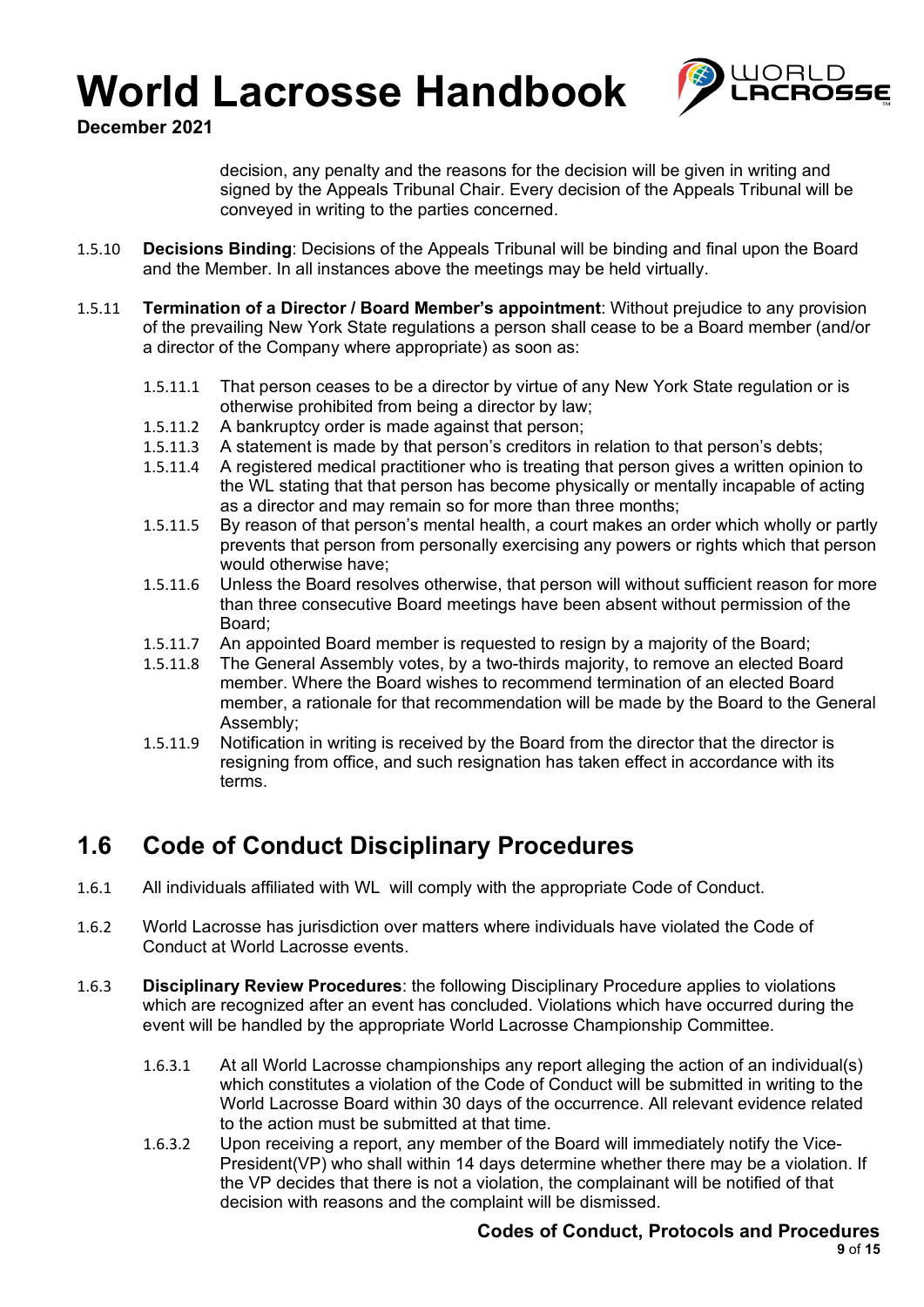

**December 2021**

- 1.6.3.3 If the VP determines that there may be a violation, the VP will within 14 days of receiving the report, appoint a Discipline Committee of 3-5 members.
- 1.6.3.4 A hearing with the Discipline Committee will be scheduled to take place within 30 days.
- 1.6.3.5 All known interested parties will be notified of the hearing and will have the opportunity to attend the hearing of the Disciplinary Committee at their own expense.
- 1.6.3.6 The Discipline Committee may call witnesses and demand any relevant information which it deems necessary to arrive at a decision.
- 1.6.3.7 At the discretion of the Chair of the Discipline Committee, the hearing may be held by conference call.
- 1.6.3.8 The decision of the Discipline Committee with reasons will be announced within 14 days of the hearing and all known interested parties will be provided with a copy of the decision with reasons.
- 1.6.3.9 At the discretion of the President, deadlines in the discipline procedure may be extended where circumstance require, to a maximum of 60 days.
- 1.6.3.10 From the date of the report being received the complaint must be settled with 90 days.<br>1.6.3.11 Individuals may appeal the disciplinary action of World Lacrosse by submitting a writter
- Individuals may appeal the disciplinary action of World Lacrosse by submitting a written notice of appeal to the President of World Lacrosse.

### **1.7 Procedures for all World Lacrosse Committees, Sub-Committees, Commissions and Working Groups**

- 1.7.1 **TYPES OF COMMITTEES**: There are a number of different types of committees in use in World Lacrosse (WL) - see Constitution 1.8. Any new proposals should fall into one of these categories. A template Terms of Reference (TOR) for each type of committee is provided by WL. For ease of reference, the generic term 'committee' will be used after Section 1.
- 1.7.2 Under the WL Constitution and Bylaws, the WL President is an ex officio member of all Committees and should be notified of meetings and receive records of meetings.
- 1.7.3 These Committees and Subcommittees provide the best opportunity for WL Members to gain worldwide committee experience in areas of interest.
- 1.7.4 **STANDING COMMITTEES** are permanent advisory committees set up by the General Assembly (GA) and listed in the governance documentation which report activities to both the Board and the GA.
	- 1.7.4.1 The Chair and all positions are open to nominations from WL Members. These are reviewed by the Board.
	- 1.7.4.2 The Board appoints the Chair from nominees following a selection process.
	- 1.7.4.3 The Chair of the Committee, with the appropriate Board Director, recommends to the Board appointments for Committee and Subcommittee Chairs and members following a nomination and selection process.
	- 1.7.4.4 The Terms of Reference are reviewed by the Board from time to time.<br>1.7.4.5 Terms of office are for 4 years but may initially be shorter in order to go
	- Terms of office are for 4 years but may initially be shorter in order to get a staggered/rolling finish and continuity. There is an optional second term of office for an additional 4 years, making 8 years in total before a break of at least one year from that Committee, subject to a periodic performance review by the relevant Director and Chair.
	- 1.7.4.6 Standing Committees may also have Subcommittees (e.g., sector officiating and rules).<br>1.7.4.7 Board members do not usually Chair these Committees but will be an ex officio
	- Board members do not usually Chair these Committees but will be an ex officio member of them.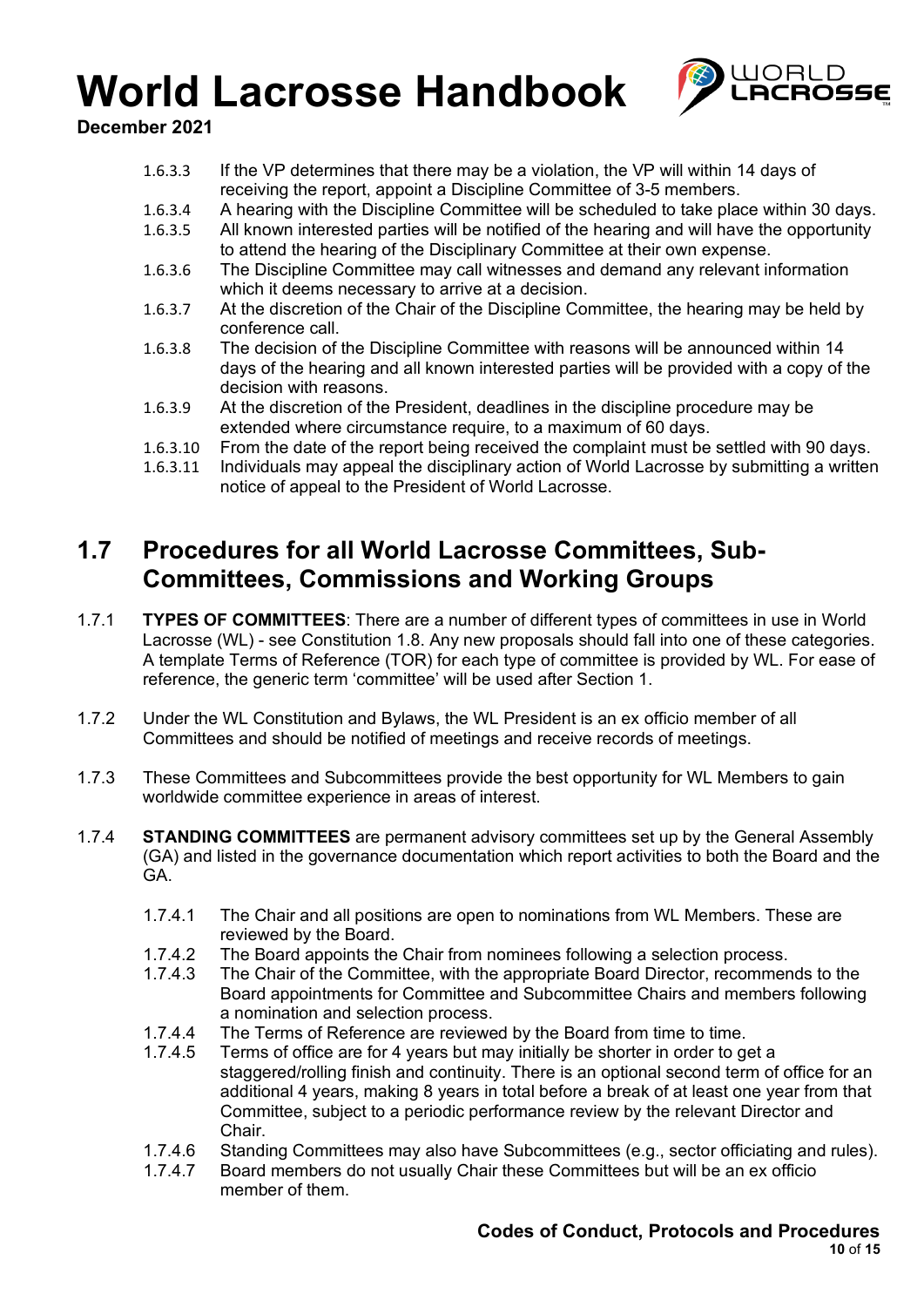

**December 2021**

- 1.7.4.8 Applications for membership of standing Committees can be supported by Members, Continental Federations (CFs) and/or the Board.
- 1.7.4.9 These are advisory Committees but may have delegated authority from the Board to make operational decisions.
- 1.7.4.10 Committee Chairs and members may be subject to a biennial performance review.
- 1.7.5 **BOARD ADVISORY COMMITTEES** are ongoing committees set up by the WL Board to develop and review detailed specific business on behalf of the Board which needs more time than the whole Board can devote to that business regularly.
	- 1.7.5.1 Advisory Committees are not decision-making committees.<br>1.7.5.2 The composition of these will generally, but not exclusively.
	- The composition of these will generally, but not exclusively, be Board members.
	- 1.7.5.3 Where there are opportunities for Members to be a part of these Committees, this will be indicated in the relevant TOR.
	- 1.7.5.4 Board Advisory Committees report to the Board and, in some cases, also to the General Assembly (e.g., Nominations).
- 1.7.6 **COMMISSIONS** are specialist committees set up by the Board or requested by the GA. The Board will approve the membership.
	- 1.7.6.1 Commissions may/may not include Board members in their membership.
	- 1.7.6.2 Some will subsequently manage their own nominations and call for elections using agreed policies (e.g., Athletes Commission, Medical Commission).
	- 1.7.6.3 Others may be led by a Board member (e.g., Women in Sport Commission).<br>1764 Others may be entirely independent from the Board (e.g. Ethics Commission)
	- 1.7.6.4 Others may be entirely independent from the Board (e.g., Ethics Commission).<br>1.7.6.5 The GA will be informed of the principles to set up the Commissions and the Bo
	- The GA will be informed of the principles to set up the Commissions and the Board will manage the details.
	- 1.7.6.6 Commissions report both to the Board and, subject to their specific provisions, may also report to the GA under certain conditions.
- 1.7.7 **WORKING GROUPS** are temporary task groups set up by the Board to undertake a particular piece of work in a designated period of time.
	- 1.7.7.1 A Board member will generally Chair a Working Group and if not, a Board member will be an ex officio member of the Working Group.
	- 1.7.7.2 The Board will agree the membership and TOR and length of appointment of the Working Group.
	- 1.7.7.3 Working Groups may include non-Board members but not always. For example, if the Board sets up Working Group to look into problems with a specific country, it may, for confidentiality reasons, only be Board members on the group.
	- 1.7.7.4 Working Groups set up in relation to specific country issues remain confidential and will not be disclosed to WL Membership.
	- 1.7.7.5 Working Groups report to the Board and to the GA as appropriate.
- 1.7.8 **GENDER AND GEOGRAPHIC REPRESENTATION**: Committee membership should achieve diversity including but not limited to geographic representation, gender and ethnicity. No more than 50% of any Committee, including the Chair, may be from the same Member.

#### 1.7.9 **TERMS OF REFERENCE (TOR)**

1.7.9.1 Each Committee will have its own specific TOR agreed by the Board which will be reviewed annually by that committee.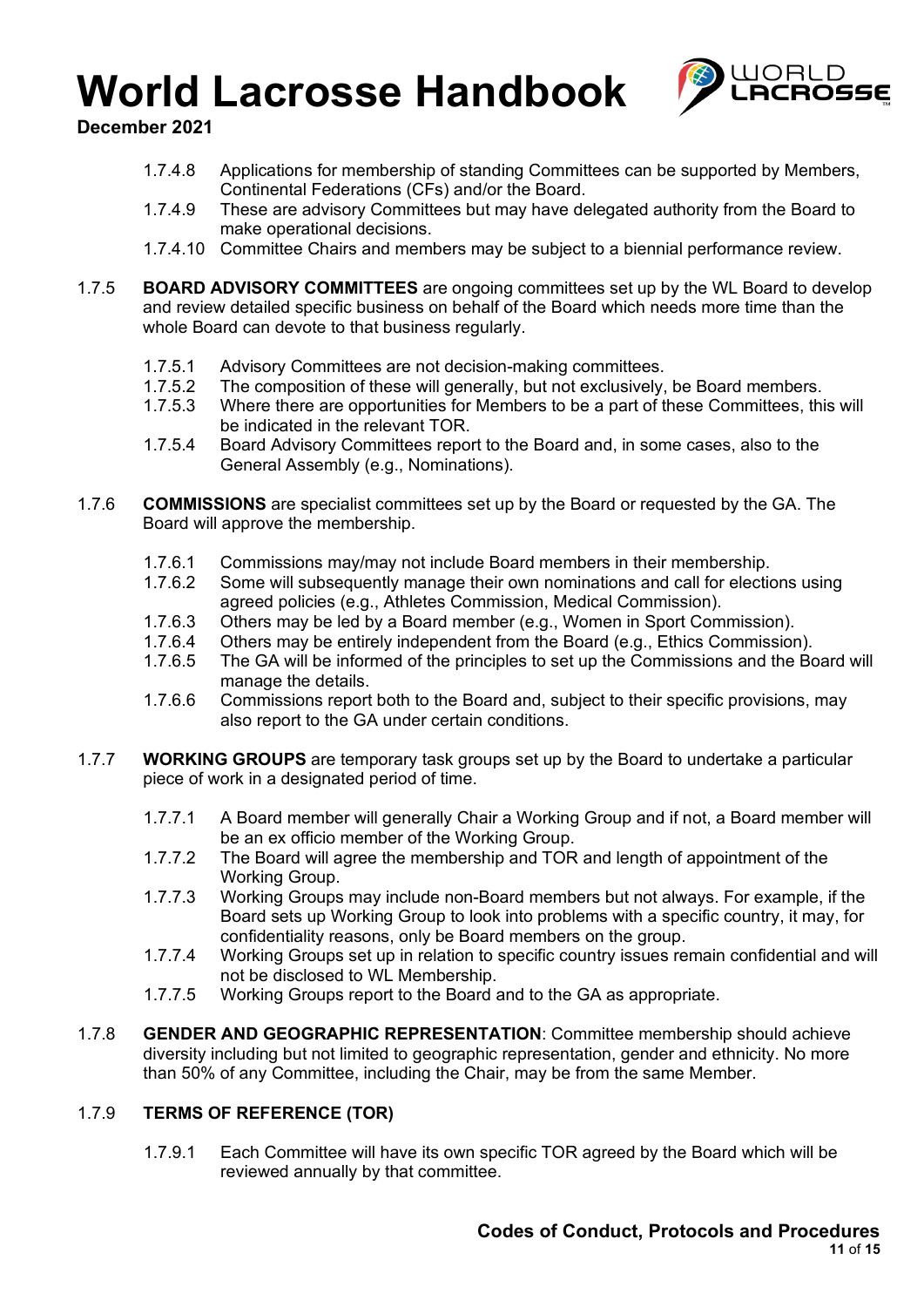

**December 2021**

- 1.7.9.2 The Board may agree to alter the TOR of any of the above from time to time to accord with changing requirements of WL.
- 1.7.9.3 All Committees are authorized by WL Board to conduct their business in accordance with their TOR and policies as in force at any time. All are accountable to the Board.
- 1.7.9.4 TOR will be made available on the WL website, unless the Committee is set up under confidentiality status (e.g., with a specific country).
- 1.7.10 **STAFF LIAISON**: A primary staff liaison will be named for every Committee.

#### 1.7.11 **MEETINGS AND MINUTES**

- 1.7.11.1 All Committees must keep records of meetings. These should be brief minutes or summary reports with actions and names of people to take action identified as stated in each TOR.
- 1.7.11.2 Working Groups in particular are asked to provide and maintain a timeline of planned activities and to have this on the WL website (see Appendix 1 for an example), but it may also be of value for other groups with longer timescales to do the same so that National Governing Bodies (NGBs) have an opportunity to understand timelines.
- 1.7.11.3 The Chair of each Committee is responsible for ensuring meetings are called and that an agenda and any relevant papers are circulated ideally one week prior to the meeting and for ensuring that minutes/records are kept and identifying who should take these.
- 1.7.11.4 Once approved by the relevant Committee, all minutes/records are to be sent to: • The Committee members
- 1.7.11.5 A summary report of each meeting using a template should be made available within two weeks of each meeting for publication on the web site. This is intended as a communication for Members about the committee's activities. Summary reports should be sent to:
	- The WL President (who is an ex officio member of all Committees)
	- The WL Finance and Governance Director
	- Any others to receive minutes/records will be shown in specific TOR (e.g., an ex officio Director)
- 1.7.11.6 The specific TOR of each Committee will state whether their minutes are to be placed on the WL website or not. Minutes considered commercially or personally confidential will not be made public, although a summary report may be placed on the website instead. WL will aim to make as many records available as possible, even if in summary form.
- 1.7.11.7 The majority of meetings take place virtually in video or audio calls unless face to face meetings are agreed as part of the annual budget setting process. Where meetings take place face to face, these meetings will be arranged close to an event to reduce some of the travel costs where possible.

#### 1.7.12 **BUDGET SUPPORT**

- 1.7.12.1 As it sets up any Committee, the Board must ensure that sufficient resources (e.g., finance, staff support, time) are made available to the Committee to ensure that it can effectively fulfil its remit.
- 1.7.12.2 As most meetings take place virtually the individual chairs must discuss with the F&G Director any costs that the Committee may wish to incur during the next calendar year (for example, planned attendance at appropriate conferences, or a need to meet in person during events, or at the WL General Assembly, or potential expenses that may arise during a year that are unexpected. No assumptions should be made.
- 1.7.12.3 Expenses must be claimed in accordance with the WL Volunteer Expense regulations and approved by the Chair/relevant Board Director prior to submission. Generally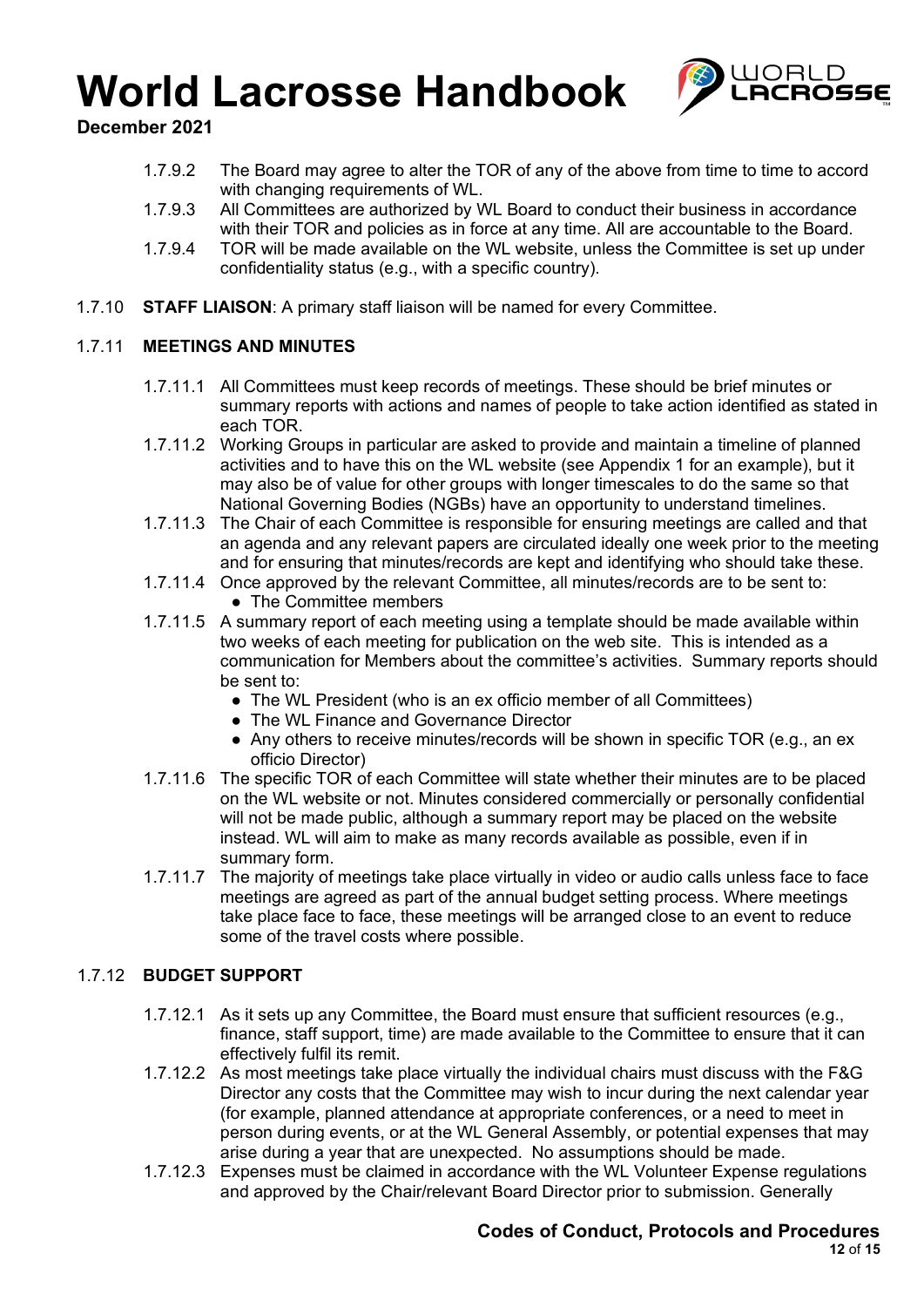

**December 2021**

significant expenses (e.g., hotel, flights) should not be incurred without authorization of the Committee Chair.

1.7.12.4 No member of a Committee is authorized to sign for anything on behalf of WL without authorization from the WL Board or Management staff. Expenses incurred without appropriate authorization may not be reimbursed.

#### 1.7.13 **COMMUNICATIONS AND MEDIA**

- 1.7.13.1 When using WL email and/or representing WL, Committee members must read and adhere to the WL Social Media Policy as issued from time to time.
- 1.7.13.2 Should a Committee member or Chair receive a request for an interview in relation to their WL role with the Committee/Group, they should first consult with their Director and the WL Chief of Brand and Communications Officer.
- 1.7.14 **CONFIDENTIALITY**: All Committee members should be made aware that some business in meetings is intended to be confidential and that they are asked to respect confidentiality until such time as information discussed is released.
- 1.7.15 **CONFLICTS OF INTEREST**: All Committee members will be asked to make a declaration of conflicts of interest on an annual basis by the WL Office and are bound by the WL Conflict of Interest Policy which will be provided upon appointment.

#### 1.7.16 **WL STAFF, OBSERVERS AND EXTERNAL EXPERTISE**

- 1.7.16.1 The Chair of any Committee may invite additional observers from time to time either to provide additional expertise or for the opportunity for personal development for an individual. Meetings are not otherwise open for observers.
- 1.7.16.2 All Committees may invite members of the WL Staff or WL Board to attend meetings. Some will be present at all meetings while others may be invited for specific meetings. WL Staff provide support to any Committee on request. A lead staff member will be identified as the lead liaison between the Committee and WL Staff.
- 1.7.16.3 Additional external expertise and advice may be sought by any Committee with prior authorization from the WL President or CEO.

#### 1.7.17 **WORKING NORMS**

- 1.7.17.1 Committees will normally operate on the basis of consensus and maintain as informal a manner as possible or appropriate for the conduct of the Committee business.
- 1.7.17.2 Committee decisions will be reached by a simple majority of those present unless otherwise designated by the Board on a particular topic. Once taken, Committee decisions become collective even if disagreed with in the meetings.
- 1.7.17.3 Where, exceptionally, a vote is required (committees are not generally decision-making bodies requiring formal votes), the Chair will hold a casting vote in the event of a tie in addition to their substantive vote as a Committee member.
- 1.7.17.4 Where a Committee wishes to undertake surveys, whether from WL NGBs or from external bodies such as other International Federations, this should be discussed with the CEO to ensure there is appropriate consideration of requests to such bodies and co-ordination by WL.
- 1.7.17.5 Each Committee should meet at least once per annum. There is no maximum number of virtual meetings for any group and each will set its own requirements according to annual needs and strategic priorities.
- 1.7.17.6 Each Committee should evaluate its own performance on a biannual basis to determine whether it is functioning effectively. This will include an assessment of the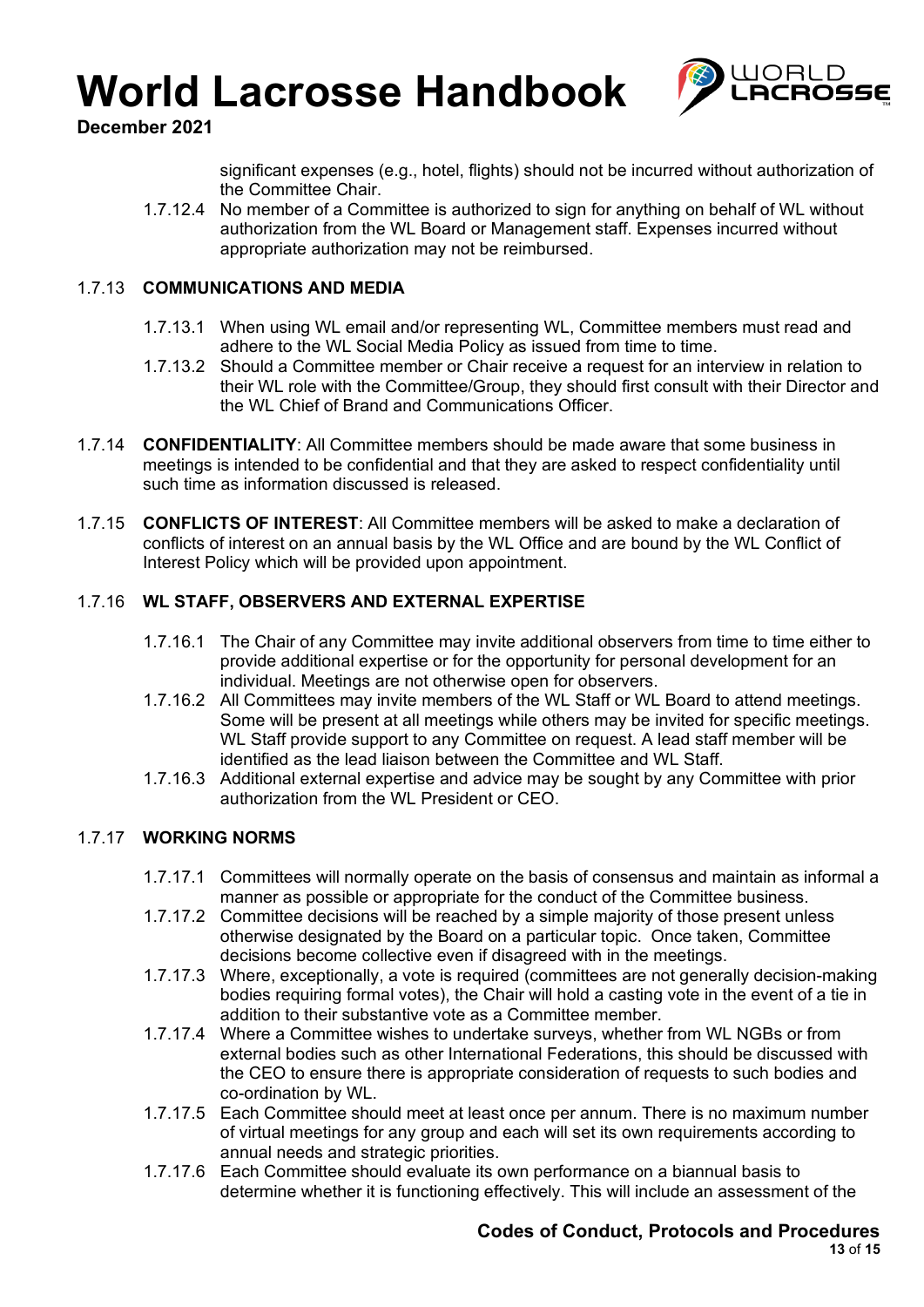

**December 2021**

extent to which the Committee has discharged its responsibilities as set out in its TOR. The results of the review will be reported to the Board via the Chair or relevant Director.

1.7.17.8 Discussions and decisions taken by Committees will take place in a transparent and efficient way and in accordance with any deadlines set by the Board or relevant Director.

#### 1.7.18 **PERFORMANCE REVIEWS**

1.7.18.1 Each Committee should evaluate its own performance on a biennial basis to determine whether it is functioning effectively. This will include an assessment of the extent to which the Committee has discharged its responsibilities as set out in its TOR. The results of the review should be reported to the Board by the WL F&G Director and Governance Committee.

#### 1.7.19 **NOMINATIONS AND ADVERTISING PROCESS**

- 1.7.19.1 Chairs and all positions on standing Committees will be advertised to Members.
- 1.7.19.2 Individual nominations may be submitted by an NGB, a CF and the Board.
- 1.7.19.3 Chairs of Advisory Committees and Working Groups will be appointed by the WL Board. Such positions will not normally be advertised.
- 1.7.19.4 Membership of Advisory Committees and Working Groups will be by invitation from the WL Board.
- 1.7.19.5 Commissions processes will vary depending on the nature of the Commission as designated.
	- 1.7.19.5.1Athletes Commission members will be elected from athletes at relevant senior World Events. Those elected members will then elect their Chair and Vice Chair.
	- 1.7.19.5.2Medical Commission members will be appointed by the WL Chief Medical Officer (CMO) who will invite NGBs to submit nominations. Composition will be ratified by the WL Board.
	- 1.7.19.5.3The Women in Sport Commission Chair will be appointed by the Board. Commission members will be both invited and open to nominations from NGBs.
	- 1.7.19.5.4The Ethics Commission Chair will be appointed by the Board. Commission members will all need to be independent of any NGB or Federation, but nominations will be sought from WL Members as well as invited.
	- 1.7.19.5.5The Diversity and Opportunity Commission will be chaired by the Diversity and Inclusion Director, who is elected by the Members at the GA.

#### 1.7.19.6 **Recruitment Process Support**

- 1.7.19.6.1The Chair of the Nominations Committee will provide advice and support to the Nominations process including an overview of standardized role position descriptions and ensuring that elections and appointments meet the agreed terms of office. The Nominations Chair is also responsible for ensuring appropriate advertising of all Chair positions.
- 1.7.19.6.2All positions advertised to Members will be done via the WL Executive Administrative Assistant on behalf of the relevant recruiter.
- 1.7.19 **SELECTION PROCESS:** Where nominations are sought from Members, the selection process will be that the relevant Director will shortlist and interview potential candidates who best meet the criteria outlined in the role description, with at least one other Board Director who is not directly involved with the area, and will recommend to the Board their appointment for ratification.

*Updated February 2022*